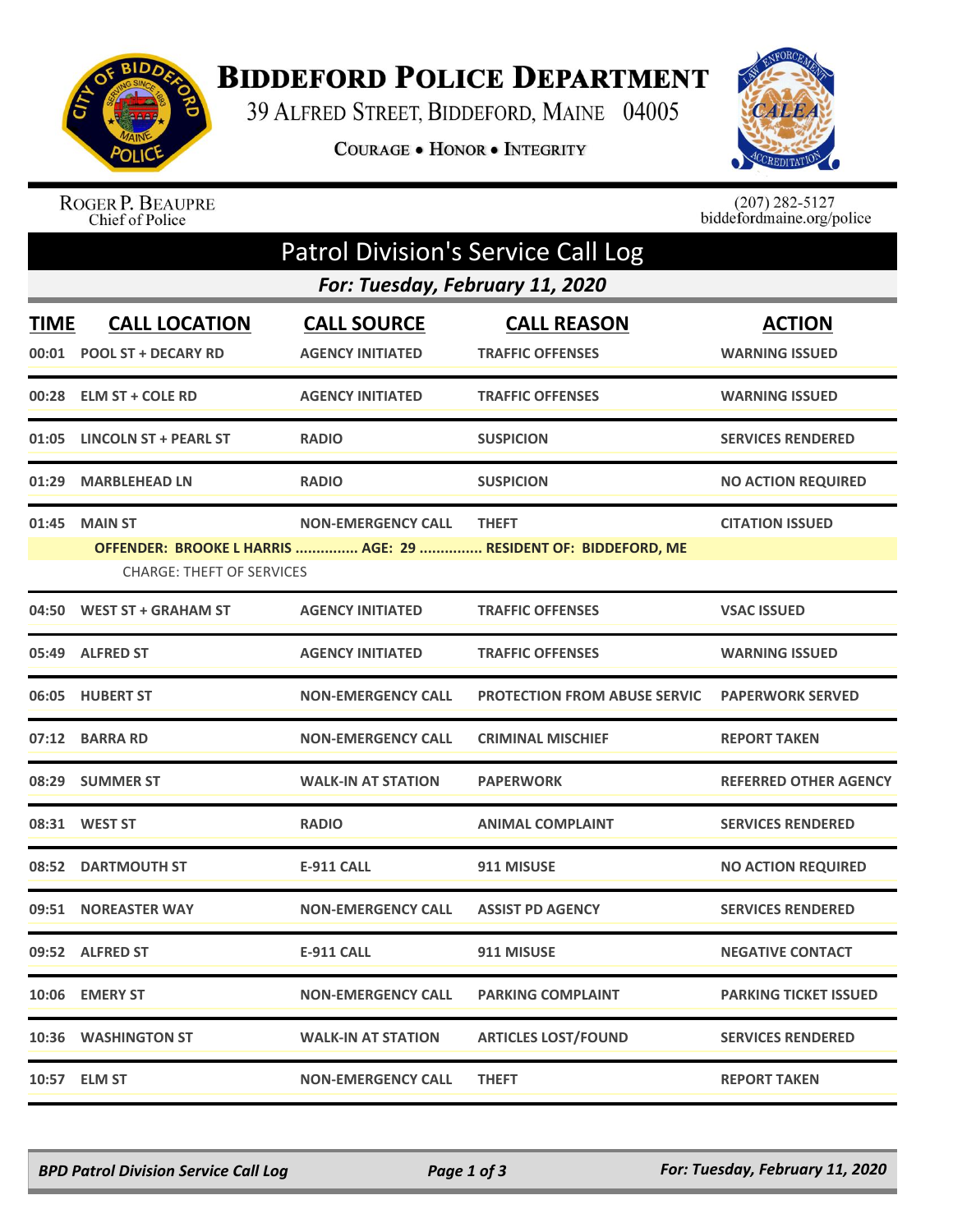| <b>TIME</b> | <b>CALL LOCATION</b>                                             | <b>CALL SOURCE</b>        | <b>CALL REASON</b>                   | <b>ACTION</b>                |  |  |  |
|-------------|------------------------------------------------------------------|---------------------------|--------------------------------------|------------------------------|--|--|--|
|             | 11:06 ELM ST                                                     | <b>AGENCY INITIATED</b>   | <b>PROTECTION FROM ABUSE SERVIC</b>  | <b>NEGATIVE CONTACT</b>      |  |  |  |
|             | 11:07 HILL ST + WEST ST                                          | <b>NON-EMERGENCY CALL</b> | <b>ANIMAL COMPLAINT</b>              | <b>NEGATIVE CONTACT</b>      |  |  |  |
|             | 11:31 WENTWORTH ST                                               | <b>NON-EMERGENCY CALL</b> | <b>CHECK WELFARE</b>                 | <b>NEGATIVE CONTACT</b>      |  |  |  |
| 11:32       | <b>GUINEA RD</b>                                                 | <b>AGENCY INITIATED</b>   | <b>SUSPICION</b>                     | <b>SERVICES RENDERED</b>     |  |  |  |
|             | 11:33 TAYLOR ST                                                  | <b>AGENCY INITIATED</b>   | <b>SEX OFFENDER REGISTRATION</b>     | <b>SERVICES RENDERED</b>     |  |  |  |
|             | 12:05 CLEAVES ST                                                 | <b>NON-EMERGENCY CALL</b> | <b>SUSPICION</b>                     | <b>REPORT TAKEN</b>          |  |  |  |
|             | 12:43 HILL ST                                                    | <b>E-911 CALL</b>         | 911 MISUSE                           | <b>SERVICES RENDERED</b>     |  |  |  |
|             | 12:51 ALFRED ST                                                  | <b>NON-EMERGENCY CALL</b> | <b>COURT ORDERED CHECK IN</b>        | <b>SERVICES RENDERED</b>     |  |  |  |
|             | 12:53 WESTERN AVE                                                | <b>E-911 CALL</b>         | <b>SUSPICION</b>                     | <b>SERVICES RENDERED</b>     |  |  |  |
| 13:33       | <b>WESTERN AVE</b>                                               | <b>AGENCY INITIATED</b>   | <b>ALL OTHER</b>                     | <b>SERVICES RENDERED</b>     |  |  |  |
| 13:57       | <b>BRADBURY ST + SOUTH ST</b>                                    | <b>AGENCY INITIATED</b>   | <b>PARKING COMPLAINT</b>             | <b>SERVICES RENDERED</b>     |  |  |  |
|             | 14:11 GUINEA RD + PROCTOR RD                                     | <b>AGENCY INITIATED</b>   | <b>TRAFFIC OFFENSES</b>              | <b>WARNING ISSUED</b>        |  |  |  |
| 14:39       | WEST ST + WESTWOOD DR                                            | <b>NON-EMERGENCY CALL</b> | <b>PARKING COMPLAINT</b>             | <b>PARKING TICKET ISSUED</b> |  |  |  |
| 14:49       | <b>BACON ST + FOSS ST</b>                                        | <b>AGENCY INITIATED</b>   | <b>48-HOUR RULE COMPLAINT</b>        | <b>VEHICLE TOWED</b>         |  |  |  |
|             | 15:15 SOUTH ST + BRADBURY ST                                     | <b>AGENCY INITIATED</b>   | <b>48-HOUR RULE VIOLATION</b>        | <b>VEHICLE TOWED</b>         |  |  |  |
|             | 15:28 ALFRED ST                                                  | <b>AGENCY INITIATED</b>   | <b>TRAFFIC OFFENSES</b>              | <b>CITATION ISSUED</b>       |  |  |  |
|             | OFFENDER: SHANNON NELL GILCHRIST  AGE: 34  RESIDENT OF: SACO, ME |                           |                                      |                              |  |  |  |
|             | <b>CHARGE: FAILURE TO REGISTER VEHICLE</b>                       |                           |                                      |                              |  |  |  |
|             | 15:36 UNION ST                                                   | <b>NON-EMERGENCY CALL</b> | <b>FRAUD (INSUFFICIENT FUNDS)</b>    | <b>REPORT TAKEN</b>          |  |  |  |
|             | 15:51 WESTERN AVE + SOUTH ST                                     | E-911 CALL                | <b>TRESPASSING</b>                   | <b>GONE ON ARRIVAL</b>       |  |  |  |
|             | 16:00 MAIN ST                                                    | <b>AGENCY INITIATED</b>   | <b>48-HOUR RULE VIOLATION</b>        | <b>VEHICLE TOWED</b>         |  |  |  |
|             | 16:15 HILL ST + WEST ST                                          | <b>NON-EMERGENCY CALL</b> | <b>ANIMAL COMPLAINT</b>              | <b>SERVICES RENDERED</b>     |  |  |  |
|             | <b>16:27 HERRING AVE EXT</b>                                     | <b>NON-EMERGENCY CALL</b> | <b>THEFT</b>                         | <b>REPORT TAKEN</b>          |  |  |  |
|             | 16:51 HARDING ST                                                 | <b>RADIO</b>              | <b>CITIZEN ASSIST / SERVICE CALL</b> | <b>SERVICES RENDERED</b>     |  |  |  |
|             | 16:53 WESTERN AVE                                                | <b>E-911 CALL</b>         | <b>MENTAL ILLNESS CASES</b>          | <b>UNFOUNDED</b>             |  |  |  |
|             | 17:41 RAYMOND ST                                                 | <b>E-911 CALL</b>         | 911 MISUSE                           | <b>SERVICES RENDERED</b>     |  |  |  |
|             |                                                                  |                           |                                      |                              |  |  |  |

*BPD Patrol Division Service Call Log Page 2 of 3 For: Tuesday, February 11, 2020*